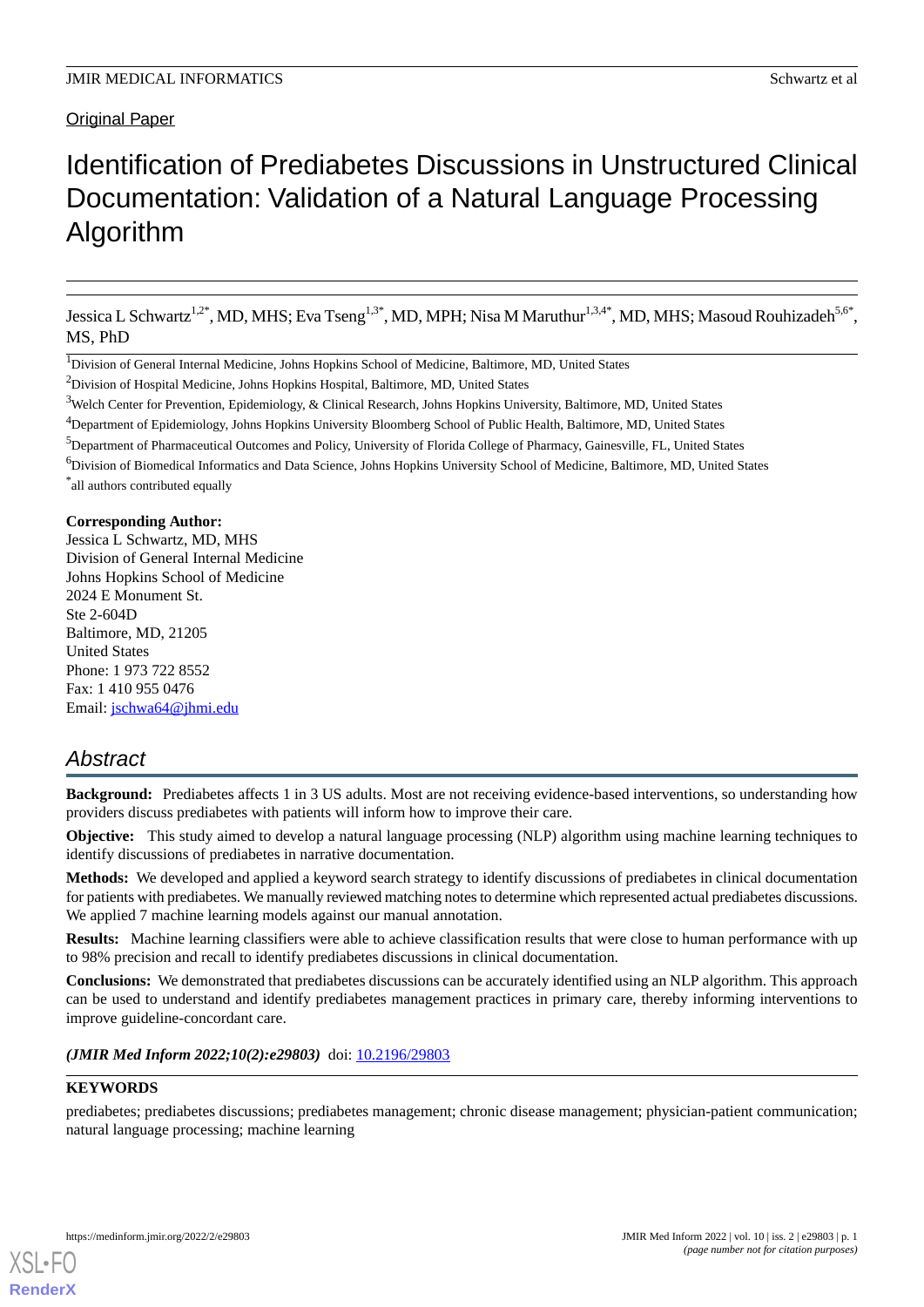# *Introduction*

Prediabetes affects 88 million US adults [[1,](#page-5-0)[2](#page-6-0)], and evidence-based interventions focusing on lifestyle modification can prevent type 2 diabetes [\[3](#page-6-1)-[12\]](#page-6-2). In particular, the Diabetes Prevention Program is an effective lifestyle intervention that decreases diabetes incidence, with the most recent data showing a 27% risk reduction compared with the placebo arm over 15 years of follow up [[5\]](#page-6-3). Unfortunately, up to 89% of patients do not know they have prediabetes [[13](#page-6-4)[,14](#page-6-5)], and many patients are unaware of interventions to decrease their risk of diabetes—relying on their primary care providers (PCPs) to initiate discussions about diabetes prevention, including the importance of lifestyle changes [[8](#page-6-6)[,9](#page-6-7)]. However, survey data demonstrate that many providers feel that they lack the resources to effectively implement evidence-based prediabetes treatment [[8](#page-6-6)[,9](#page-6-7)]. Focused primary care interventions to support decision-making and education may be able to improve diagnosis of prediabetes and delivery of guideline-concordant care.

Rigorous quality improvement interventions require evaluation using measurement before and after implementation of a project to determine whether there is a demonstrable change in target outcomes. Unfortunately, it is difficult to identify changes and improvement in prediabetes management through structured data alone. Relying on diagnosis codes is insufficient; one study showed that only 13% of patients with prediabetes had an International Classification of Diseases (ICD)-9 diagnosis of prediabetes or hyperglycemia [[14\]](#page-6-5). Although labs, orders, and referrals provide some insight, this information lacks detail about management, particularly lifestyle counseling, which is better captured in narrative documentation. This content is not easily queried and requires innovative research methods to accurately reflect delivery of prediabetes care.

Prior studies have shown that natural language processing (NLP) can be used to diagnose chronic conditions, like diabetes, but few focus on disease management [\[15](#page-6-8)]. Similarly, NLP studies in prediabetes have primarily focused on disease detection, screening, and predictive modeling, with no studies applying machine learning (ML) techniques to determine how prediabetes is managed [[16-](#page-6-9)[27\]](#page-7-0). Our goal was to develop a method to identify when providers discuss prediabetes management and treatment, which could later be used to determine if care delivered meets evidence-based guidelines and compare outcomes before and after an intervention. Therefore, we developed and validated NLP pipelines to identify primary care discussions about prediabetes in clinical documentation.

# *Methods*

# **Population and Ethics Approval**

We identified patients with prediabetes who had an internal medicine primary care visit within an academic center with multiple ambulatory locations in Maryland and Washington, DC. Eligible patients were adults (≥18 years old) covered by 1 of 3 major insurers who completed an in-person visit and had a hemoglobin  $A_{1c}$  (Hb $A_{1c}$ ) level between 5.7% and 6.4%

between July 1, 2016 and December 31, 2018. Patients with diabetes (any type) based on billing codes or documentation in the problem list or past medical history were excluded. Data cleaning and analyses were performed using Stata 15. This study was approved by the Johns Hopkins Institutional Review Board (IRB00196984).

### **Keyword Search Refinement (Phase 1)**

Based on clinical experience, we developed a list of keywords used to describe "prediabetes" (Table S1 in [Multimedia](#page-5-1) [Appendix 1\)](#page-5-1). We identified visit notes containing these keywords using Python string matching and dictionary look-up, accounting for variations like spelling errors and morphological differences. We extracted a  $\pm 25$ -word concordance window ("note snippet") for each match to provide textual context. Multiple snippets could come from the same note if multiple matching keywords were present.

We selected 2 ambulatory clinics from our overall population. Of 315 patients meeting inclusion criteria, 40.6% (128/315) had at least one matching keyword during the study period. These patients had a total of 637 keyword matches across 324 encounters with 25 providers. We conducted manual annotation to determine which of the 637 note snippets represented true clinical discussions of prediabetes (yes or no). Outpatient provider documentation typically includes chief complaint, history of present illness, medical and family history, objective data including physical exam, and an assessment and plan. We considered use of a section identification pipeline to exclude specific sections of the notes (eg, past medical history) in which keywords would not represent prediabetes discussions. However, section identification pipelines are less generalizable, and the providers in our sample did not use standardized templates, making section boundaries difficult to define [[28\]](#page-7-1). Instead, note snippets were designated "no" during manual review if the keyword was only present in past medical history, a list of diagnoses outside of the assessment and plan, family history, or the description of a lab result.

We double-reviewed a random sample of 200 note snippets. Interrater reliability (IRR) was 95%. Discrepancies between annotators were resolved via consensus to refine the definition of "prediabetes discussion." We then manually reviewed patient records for 35.3% (66/187) of charts without a keyword match to identify false negatives. We reviewed all notes written by the patient's PCP within the inclusion timeframe, and 9% (6/66) of patients had prediabetes discussions that were not captured. We added 3 keywords ("dysglycemia," "hyperglycemia," and "pre diabetes") to the lexicon (Table S1 in [Multimedia Appendix](#page-5-1) [1\)](#page-5-1).

#### **Training Set (Phase 2)**

We developed a training set to test our prediabetes lexicon against patients from clinics not included in phase 1 ([Figure 1\)](#page-2-0). We included a single note per patient (n=1095), choosing the first encounter after the  $HbA_{1c}$  result that met inclusion criteria. We applied the finalized keyword search, which resulted in 684 matches for 381 patients seen by 73 providers. We abstracted the 684 note snippets and annotated the notes using a similar process as above. We double-reviewed 34% of the note snippets

```
XSI - F(RenderX
```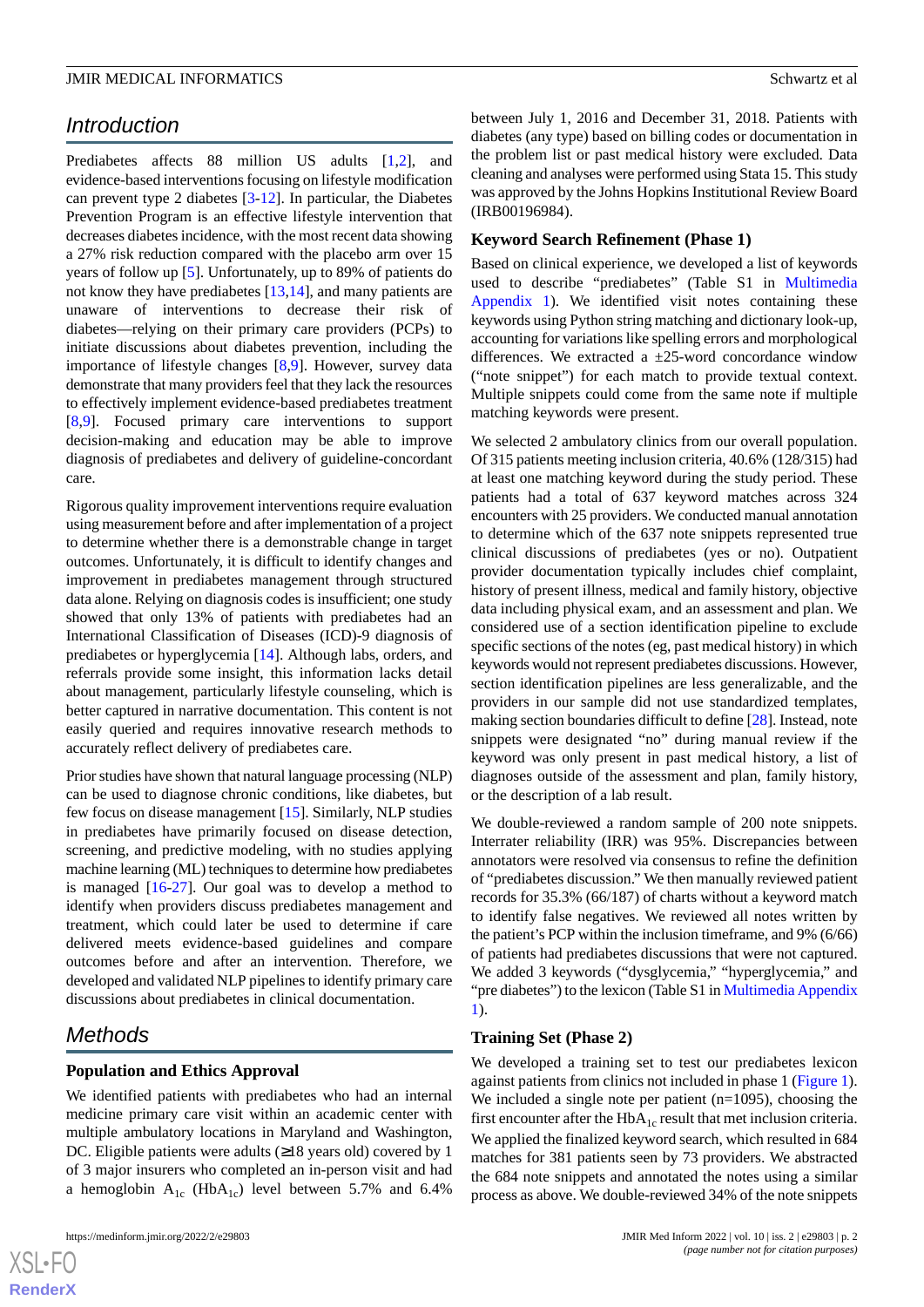with an IRR of 97% for manual annotation, resolving to 100% agreement upon review. We combined these results with note snippets from phase 1. To avoid overselection of a single patient

or provider, we included note snippets from 1 encounter per patient for a total of 930 note snippets written by 96 unique providers.

<span id="page-2-0"></span>**Figure 1.** Diagram depicting selection and review during keyword search refinement (Phase 1) and training set development (Phase 2). Eligible patients were adults ( $\geq$ 18 years old) covered by 1 of 3 major insurers who completed an in-person visit at a Johns Hopkins clinic and had an HbA<sub>1c</sub> level between 5.7% and 6.4% (39-46 mmol/mol) between July 1, 2016 and December 31, 2018. Note, double review indicates that 2 providers reviewed the keyword matches to identify whether the surrounding text represented a true prediabetes discussion.



### **Rule-Based System**

Rule-based systems are frequently used for clinical concept extraction and text classification systems because of their ease of implementation and minimal computational requirements. To establish a strong baseline, we tested the feasibility of identifying prediabetes discussions with a rule-based classification scheme. Using the spaCy EntityRuler module [[29\]](#page-7-2), we created 42 expert-developed patterns that, if present, would represent prediabetes discussions. The spaCy EntityRuler module facilitates various pattern, keyword, and regular expression searching and matching and allows us to account for morphological variations (eg, singular vs plural forms, conjunctions), as well as substitutions of different prepositions (eg, about vs for) and synonyms (eg, prediabetes, impaired fasting glucose). Table S2 in [Multimedia Appendix 1](#page-5-1) provides our expert-developed patterns for this rule-based system. We randomly sampled 90% of the note snippets to develop and revise the rule-based system and evaluated the system on the remaining 10%.

### **Machine Learning**

### *Feature Selection*

Note snippets from the training set were stemmed using the Porter stemmer, and common stop words were removed using the Natural Language Toolkit (NLTK) stop word list [[30\]](#page-7-3). We used the Python scikit-learn library [\[31](#page-7-4)] to extract word ngram sequences (1-5 grams), weighted by term frequency-inverse document frequency (TF-IDF) [\[32](#page-7-5)]. We applied logistic regression with L1 regularization [[33\]](#page-7-6) to reduce the dimensionality of the feature vectors.

### *Computational Environment*

Deep learning and ML experiments were conducted on the Johns Hopkins University (JHU) Precision Medicine Analytics Platform (PMAP), a high-performance, cloud-based, big-data platform to accelerate biomedical discovery and translate discovered knowledge to improve patient-centered care. PMAP pulls data from the Johns Hopkins Medicine electronic health record (EHR) to support processing by ML and NLP technologies. Statistical analysis and manual annotation were done in the JHU Secure Analytic Framework Environment, a virtual desktop that provides JHU investigators with a secure platform for analyzing and sharing sensitive data (including protected health information) with colleagues.

#### *Classification*

We used the labeled note snippets to train multiple ML classifiers to replicate human annotation for prediabetes discussions. We applied 6 binary classification models: logistic regression [[34\]](#page-7-7), linear support vector machines (SVM) [[35\]](#page-7-8), stochastic gradient descent (SGD) [\[36](#page-7-9)], decision tree [[37\]](#page-7-10), random forest [\[38](#page-7-11),[39\]](#page-7-12), and Gaussian naïve Bayes (NB) [[40\]](#page-7-13). To reduce overfitting, each model was evaluated using 10-fold cross-validation by training, randomly, on 90% of the data and holding out 10% for testing. All modeling was performed in scikit-learn [\[31](#page-7-4)].

We also applied convolutional neural networks (CNNs) for sentence categorization [[41\]](#page-7-14), a well-established deep learning method in NLP for text classification [\[42](#page-7-15)] using Python spaCy 2.1 implementation [\[29](#page-7-2)]. We started with the tokenization of each note snippet and creating an embedding vector of each token using scispaCy large models (~785,000 vocabulary and

[XSL](http://www.w3.org/Style/XSL)•FO **[RenderX](http://www.renderx.com/)**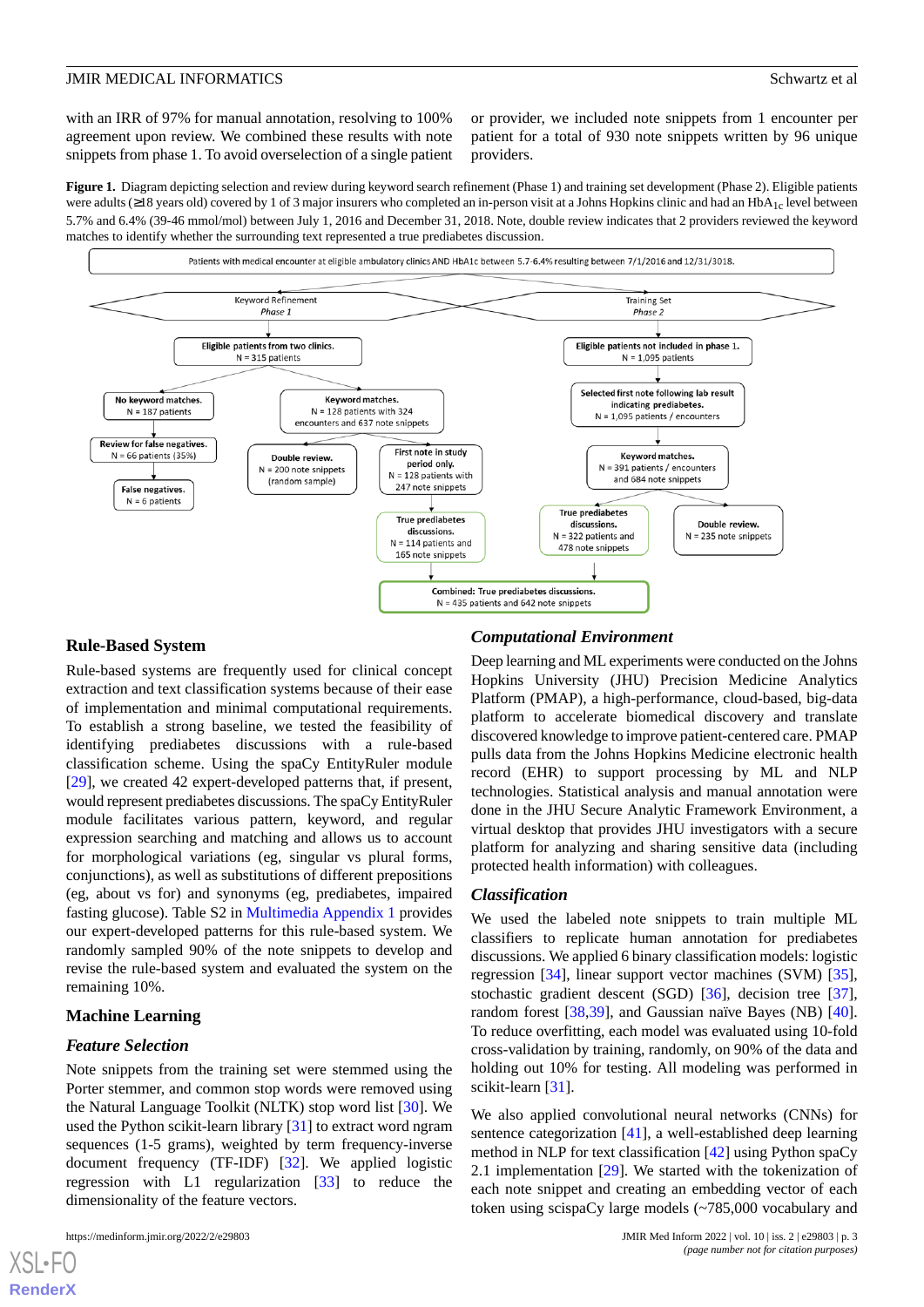600,000 word vectors), pretrained on biomedical and clinical text [[43\]](#page-7-16). Next, to represent the tokens in context, these vectors were encoded into a sentence matrix by computing the vector for each token using a forward pass and a backward pass. After that, a self-attention mechanism was applied to reduce the dimensionality of the sentence matrix representation into a single context vector. Finally, these vectors were average-pooled and used as features in a simple feed-forward network for predicting true discussions of prediabetes. For the CNN model, we used the spaCy 2.2 default network architecture and parameters [\[44](#page-7-17)].

For each classification method, we reported on agreement, sensitivity and recall, specificity, positive predictive value and precision, and F measure using manual annotation as the gold standard. To test statistical significance between classification methods, we used MLxtend Python library to perform a 5x2 cross-validation paired *t*test [\[45](#page-7-18)]. A *P* value <.05 indicated that we could reject the null hypothesis that both models performed equally to classify prediabetes discussions.

# *Results*

We identified 1410 patients with prediabetes; 518 (36.74%) had at least one keyword match. Among these patients, 435 (84.0%) had a true discussion about prediabetes in the manually reviewed documents [\(Figure 1](#page-2-0)).

The rule-based system was inadequate for replicating human performance, with 72.5% recall and 42.6% specificity ([Table](#page-3-0) [1\)](#page-3-0). ML and CNN classification, however, were close to human performance across all models ([Table 1](#page-3-0)). When comparing conventional classifiers with logistic regression (which had the highest agreement), only linear SVM and NB had similar performance (*P*=.11 and *P*=.15, respectively). CNN outperformed all conventional ML classifiers (logistic regression: *P*=.04; SVM: *P*=.02; SGD: *P*=.002; random forest: *P*=.002; decision tree: *P*=.001; NB: *P*=.03).

<span id="page-3-0"></span>Table 1. Performance of machine learning methods to approximate manual annotation in identifying prediabetes discussions from primary care note snippets (n=930).

| Method                         | Instances classifier agreed<br>with manual annotation, $n$ $(\%)$ | Sensitivity/recall | Specificity | PPV <sup>a</sup> /precision | F measure |
|--------------------------------|-------------------------------------------------------------------|--------------------|-------------|-----------------------------|-----------|
| <b>Rule-based system</b>       |                                                                   |                    |             |                             |           |
| Expert-developed patterns      | 588 (63.2)                                                        | 0.725              | 0.426       | 0.737                       | 0.731     |
| <b>Machine learning</b>        |                                                                   |                    |             |                             |           |
| Logistic regression            | 885 (95.2)                                                        | 0.966              | 0.921       | 0.965                       | 0.965     |
| Linear support vector machines | 878 (94.4)                                                        | 0.962              | 0.903       | 0.957                       | 0.960     |
| Stochastic gradient descent    | 858 (92.3)                                                        | 0.926              | 0.915       | 0.96                        | 0.943     |
| Random forest                  | 863 (92.8)                                                        | 0.961              | 0.854       | 0.937                       | 0.948     |
| Decision tree                  | 832 (89.5)                                                        | 0.923              | 0.83        | 0.925                       | 0.924     |
| Gaussian naïve Bayes           | 883 (95.0)                                                        | 0.966              | 0.912       | 0.96                        | 0.963     |
| Convolutional neural networks  | 910 (97.9)                                                        | 0.984              | 0.966       | 0.984                       | 0.984     |

<sup>a</sup>PPV: positive predictive value.

Manual annotation revealed a variety of linguistic patterns that did and did not represent clinical discussions of prediabetes ([Table 2\)](#page-4-0). Most commonly, true discussions were found in the assessment and plan, and those that did not were auto populated

from structured fields. ML did result in 5% misclassification based on logistic regression, the best performing conventional classifier; a pattern was not apparent on review of these misclassified note snippets.

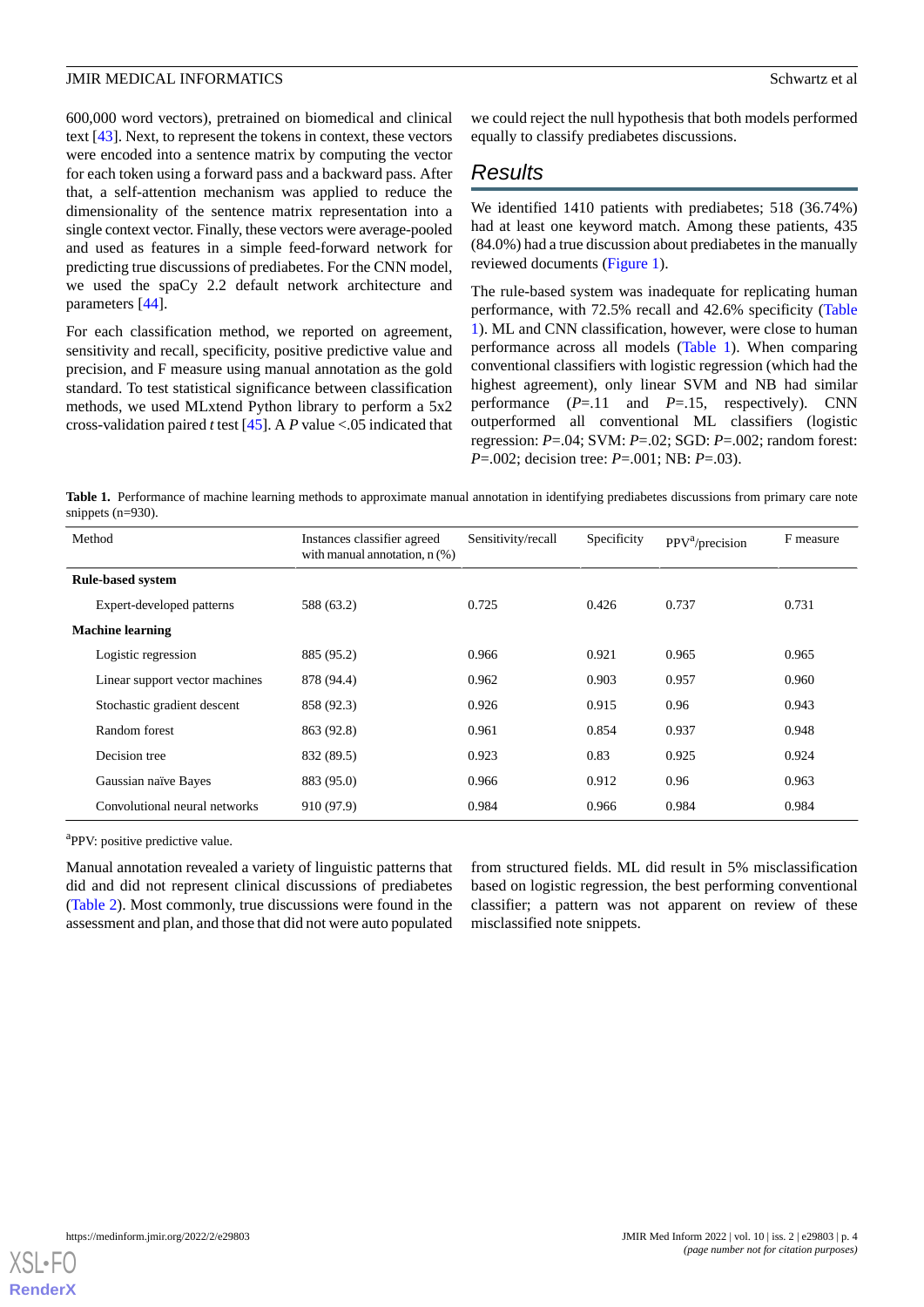<span id="page-4-0"></span>**Table 2.** Example text from clinical documentation containing keywords matching the "prediabetes" extraction lexicon, stratified by whether the text represents documentation of a prediabetes discussion.

| Location in note                                                          | Representative text from note snippets <sup>a</sup>                                                                                                                                                                         |  |  |  |
|---------------------------------------------------------------------------|-----------------------------------------------------------------------------------------------------------------------------------------------------------------------------------------------------------------------------|--|--|--|
| Text containing keyword matches representing prediabetes discussions.     |                                                                                                                                                                                                                             |  |  |  |
| Chief complaint                                                           | Chief complaint: Patient is a 42 y.o. female here with questions about prediabetes.<br>Patient presents to the visit for an annual physical and reevaluation of HTN <sup>b</sup> and impaired fasting glucose.<br>$\bullet$ |  |  |  |
| History of Present Illness                                                | Has a treadmill but not using regularly. Recent alc was 6.2 consistent with pre-diabetes.<br>$\bullet$                                                                                                                      |  |  |  |
| Visit Problem List                                                        | Problem List Items Addressed This Visit Asthma Borderline diabetes Essential hypertension<br>$\bullet$<br>Assessment Order Plan 1. Hyperlipidemia  7. Impaired fasting glucose 8. Health care maintenance                   |  |  |  |
| Assessment & Plan                                                         | Hyperglycemia Lifestyle modification including diet and exercise discussed. 6. Elevated blood pressure.<br>Pre-diabetes Assessment: recent A1C in good range. Plan: exercise and healthy food changes.                      |  |  |  |
| Text containing keyword matches not representing prediabetes discussions. |                                                                                                                                                                                                                             |  |  |  |
| One-liner                                                                 | Patient with history of HTN, HLD <sup>c</sup> , prediabetes, scleroderma here for routine health assessment.<br>٠                                                                                                           |  |  |  |
| Past Medical History                                                      | Past Medical History: Diagnosis Date Asthma 5/14/2008  Prediabetes 2/6/2012 Osteoporosis 5/14/2008                                                                                                                          |  |  |  |
| Problem List                                                              | Hyperlipidemia E78.5 Impaired fasting glucose R73.01 Overweight E66.3                                                                                                                                                       |  |  |  |
| Diagnosis list                                                            | Diagnoses of Essential hypertension, Osteoporosis, , Prediabetes, Asthma,                                                                                                                                                   |  |  |  |
| Family history                                                            | Family History Problem Relation Age of Onset Diabetes Father Prediabetes Paternal Grandfather                                                                                                                               |  |  |  |
| Pertinent positive                                                        | Diagnosis remains unclear. He has prediabetes. Reports 2-3 months of intermittent palpitations.                                                                                                                             |  |  |  |
| Pertinent negative                                                        | Likely has peripheral neuropathy. Negative RPR <sup>d</sup> , HIV, pre-diabetes.<br>٠                                                                                                                                       |  |  |  |
| Follow up reasons                                                         | Follow up in 1 month for flu shot and prediabetes discussion.                                                                                                                                                               |  |  |  |
| Results <sup>e</sup>                                                      | For someone without known diabetes, a hemoglobin $A_{1c}$ value between 5.7 % and 6.4 % is consistent<br>٠<br>with prediabetes and should be confirmed.                                                                     |  |  |  |
| General guidelines <sup>e</sup>                                           | Type 2 diabetes or prediabetes All men beginning at age 45 and men without symptoms at any age who<br>are overweight or obese and have 1 or more other risk factors.                                                        |  |  |  |

<sup>a</sup>Text was modified for length and content to serve as general examples while protecting patient anonymity.

<sup>b</sup>HTN: hypertension.

<sup>c</sup>HLD: hyperlipidemia.

<sup>d</sup>RPR: rapid plasma reagin.

ePopulated in notes from clinical decision support tools.

# *Discussion*

### **Principal Findings**

We utilized NLP and ML techniques to identify prediabetes discussions from unstructured narrative documentation with up to 98% precision and recall. To date, NLP techniques have been used in prediabetes for screening, diagnosis, risk stratification, predictive modeling, and intervention design [\[16](#page-6-9)-[27,](#page-7-0)[46](#page-7-19)-[50\]](#page-8-0). To our knowledge, this is the first NLP tool to identify prediabetes discussions. NLP methods have been applied in health care in many ways including in EHR free-text clinical notes to classify disease phenotype, with most studies using simple methods like shallow classifiers or combined with rule-based methods [\[15](#page-6-8)[,51\]](#page-8-1). Compared with these studies, our NLP methods are not novel, but our application to disease management distinguishes our

[XSL](http://www.w3.org/Style/XSL)•FO **[RenderX](http://www.renderx.com/)**

study from those that primarily focus on condition identification for chronic diseases [[15\]](#page-6-8).

In our study, a simple rule-based system was inadequate to identify prediabetes discussions due to poor specificity. In contrast, all ML methods performed well, with 89% to 98% accuracy. This result demonstrates that prediabetes discussions, despite a variety of documentation styles, can be identified using NLP pipelines. Logistic regression, an efficient conventional classifier with minimal technical dependencies, was statistically outperformed by CNN, a deep learning technique. However, both identified >95% of prediabetes discussions, suggesting that either method could be applied depending on system needs.

Our NLP tool has multiple applications. The simplicity of logistic regression allows for deployment in operational settings,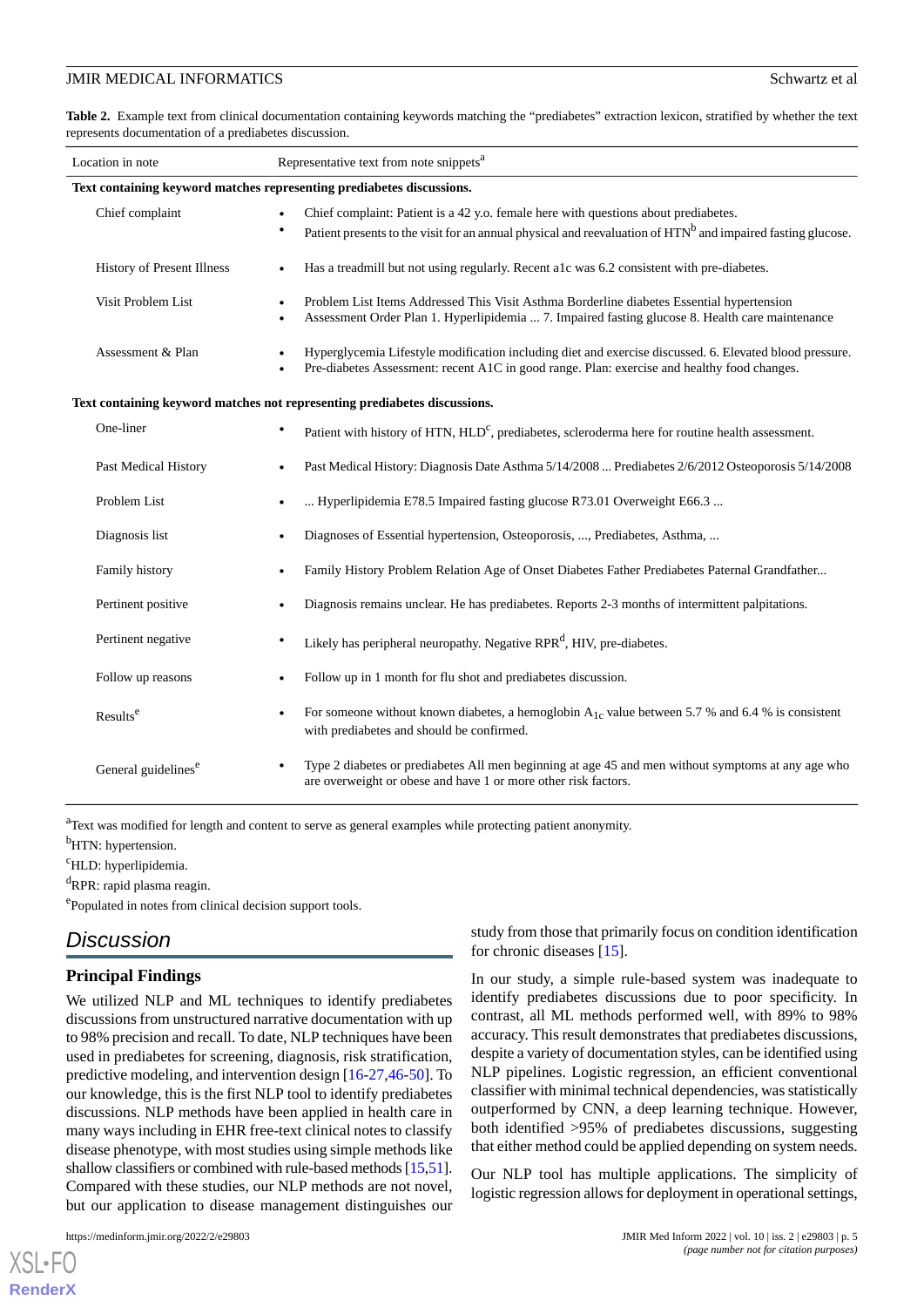particularly clinical decision support. The tool can also simplify the analytic process before and after a clinical intervention intended to change provider practices. For example, it can isolate discussions about prediabetes, a task that otherwise requires time-consuming manual review. The context of these discussions could then be reviewed to understand the impact of an intervention. This process would strengthen the evaluation of quality improvement programs for prediabetes to promote guideline-concordant care, which includes lifestyle counseling [[3](#page-6-1)[-7](#page-6-10)]. These methods should be replicable to identify conversations about behavioral interventions for other conditions, such as obesity, polysubstance abuse, or tobacco use, that rely heavily on counseling in addition to medication management and referrals.

### **Strengths**

Our study has several strengths. The keyword refinement stage was rigorous. We validated the initial keyword list against a random sample from 2 ambulatory clinics, ensuring we reviewed a variety of documentation styles. Manual annotation was performed by 2 experts to standardize our definition of "prediabetes discussion," leading to improvement in IRR scores during training set development. We also identified false negatives and revised our initial keyword list accordingly to ensure capture of prediabetes discussions. Finally, we applied the search criteria developed during keyword refinement to a new set of notes from unique clinics to reduce overfitting. There was a total of 96 different providers included in the 930 unique note snippets, which allowed the model to learn the vocabulary and writing styles of many different clinicians.

### **Limitations**

Limitations of our study include collection of data from a single health system. However, the clinics included represent urban and suburban sites serving patients of different socioeconomic levels and disease burden, improving generalizability. Providers at other institutions may use different medical terminology, not considered in this study, to describe "prediabetes." This could limit generalizability outside of the home-trained institution. However, we took several steps to reduce institutional bias, including rigorous keyword refinement and application of the final lexical search to multiple clinics that do not share standardized templates to include many linguistic styles and patterns. We limited our note selection to the first encounter following the abnormal  $HbA_{1c}$  result; although this could miss some dialogue about prediabetes, logically these discussions are most likely to occur close to the time of the abnormal result, and this decreased bias in our models. Finally, the note selection process, requiring at least one prediabetes keyword to enter our data set, limited our ability to calculate true recall. We minimized this issue by performing manual review on a subset of the charts that did not enter our data set, to ensure we did not have selection bias in our keyword search. Future studies may consider applying our NLP pipeline against a random sample of notes without requiring keyword selection to perform additional validations. Additionally, our study provides a baseline framework for identifying discussions of prediabetes. Next steps could apply NLP pipelines to identify when discussions about prediabetes meet the threshold for delivery of guideline-concordant care.

### **Conclusion**

Our NLP pipeline successfully identified prediabetes discussions in unstructured notes with precision approximating human annotation. This approach can be used to evaluate prediabetes counseling during patient visits and describe prediabetes management in primary care. Gathering these data is a critical step to inform interventions to improve the delivery of evidence-based prediabetes care to reduce the incidence of type 2 diabetes.

### **Acknowledgments**

This work was supported by the Johns Hopkins Institute for Clinical and Translational Research Core Coins Award 2018. ET was supported by the National Institute of Diabetes and Digestive and Kidney Diseases [K23DK118205]. JLS was supported by the National Heart, Lung, and Blood Institute [5T32HL007180, PI: Hill-Briggs].

# **Conflicts of Interest**

<span id="page-5-1"></span>NMM is the co-inventor of a virtual diabetes prevention program. Under a license agreement between Johns Hopkins HealthCare Solutions and the Johns Hopkins University, NMM and the University are entitled to royalty distributions related to this technology. This arrangement has been reviewed and approved by the Johns Hopkins University in accordance with its conflict of interest policies. This technology is not described in this study. JLS is a co-investigator on a research project funded by NovoNordisk Inc. The primary aim of the project is to create and pilot a clinical decision support tool to assist clinicians when talking to their patients about weight and obesity treatment. This project is not addressed or referenced in this publication.

# <span id="page-5-0"></span>**Multimedia Appendix 1**

Supplementary methods and tables. [[DOCX File , 30 KB](https://jmir.org/api/download?alt_name=medinform_v10i2e29803_app1.docx&filename=adcfb80be6256d175473308571a90346.docx)-[Multimedia Appendix 1\]](https://jmir.org/api/download?alt_name=medinform_v10i2e29803_app1.docx&filename=adcfb80be6256d175473308571a90346.docx)

# **References**

1. National Diabetes Statistics Report, 2020: Estimates of Diabetes and Its Burden in the United States. Centers for Disease Control and Prevention. URL: <https://www.cdc.gov/diabetes/pdfs/data/statistics/national-diabetes-statistics-report.pdf> [accessed 2022-01-31]

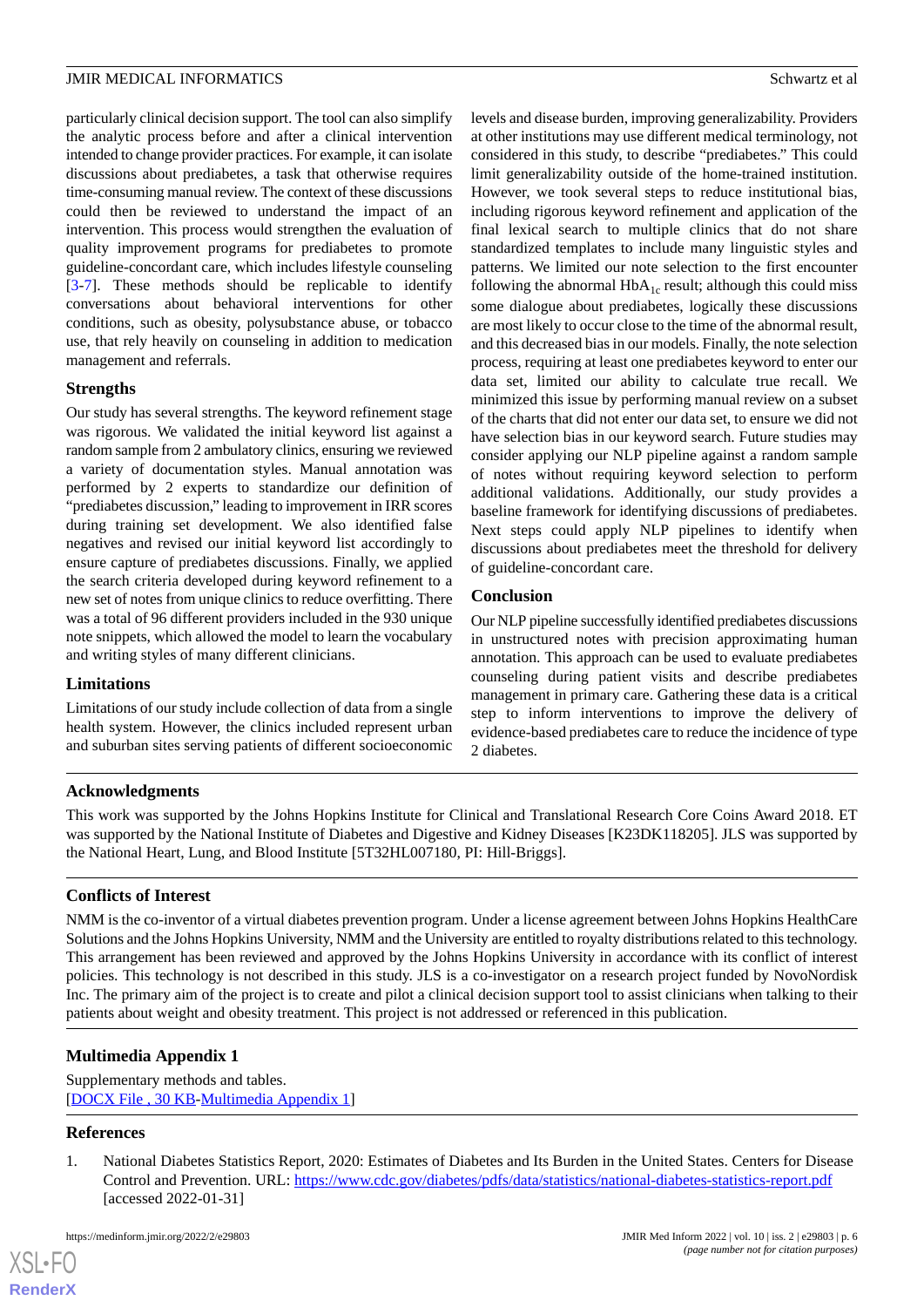- <span id="page-6-0"></span>2. National Diabetes Statistics Report: Estimates of Diabetes and Its Burden in the United States. Centers for Disease Control and Prevention. 2014. URL: <https://www.cdc.gov/diabetes/data/statistics-report/index.html> [accessed 2022-01-31]
- <span id="page-6-1"></span>3. Diabetes Prevention Program Research Group, Knowler WC, Fowler SE, Hamman RF, Christophi CA, Hoffman HJ, et al. 10-year follow-up of diabetes incidence and weight loss in the Diabetes Prevention Program Outcomes Study. Lancet 2009 Dec 14;374(9702):1677-1686 [[FREE Full text\]](http://europepmc.org/abstract/MED/19878986) [doi: [10.1016/S0140-6736\(09\)61457-4](http://dx.doi.org/10.1016/S0140-6736(09)61457-4)] [Medline: [19878986](http://www.ncbi.nlm.nih.gov/entrez/query.fcgi?cmd=Retrieve&db=PubMed&list_uids=19878986&dopt=Abstract)]
- 4. Knowler WC, Barrett-Connor E, Fowler SE, Hamman RF, Lachin JM, Walker EA, Diabetes Prevention Program Research Group. Reduction in the incidence of type 2 diabetes with lifestyle intervention or metformin. N Engl J Med 2002 Mar 07;346(6):393-403 [[FREE Full text](http://europepmc.org/abstract/MED/11832527)] [doi: [10.1056/NEJMoa012512](http://dx.doi.org/10.1056/NEJMoa012512)] [Medline: [11832527](http://www.ncbi.nlm.nih.gov/entrez/query.fcgi?cmd=Retrieve&db=PubMed&list_uids=11832527&dopt=Abstract)]
- <span id="page-6-3"></span>5. Diabetes Prevention Program Research Group. Long-term effects of lifestyle intervention or metformin on diabetes development and microvascular complications over 15-year follow-up: the Diabetes Prevention Program Outcomes Study. Lancet Diabetes Endocrinol 2015 Dec;3(11):866-875 [[FREE Full text](http://europepmc.org/abstract/MED/26377054)] [doi: [10.1016/S2213-8587\(15\)00291-0](http://dx.doi.org/10.1016/S2213-8587(15)00291-0)] [Medline: [26377054](http://www.ncbi.nlm.nih.gov/entrez/query.fcgi?cmd=Retrieve&db=PubMed&list_uids=26377054&dopt=Abstract)]
- <span id="page-6-10"></span>6. American Diabetes Association. 3. Prevention or Delay of Type 2 Diabetes. Diabetes Care 2020 Jan;43(Suppl 1):S32-S36. [doi: <u>[10.2337/dc20-S003](http://dx.doi.org/10.2337/dc20-S003)</u>] [Medline: [31862746](http://www.ncbi.nlm.nih.gov/entrez/query.fcgi?cmd=Retrieve&db=PubMed&list_uids=31862746&dopt=Abstract)]
- <span id="page-6-6"></span>7. National Diabetes Prevention Program. Centers for Disease Control and Prevention. 2017. URL: [http://www.cdc.gov/](http://www.cdc.gov/diabetes/prevention/index.htm) [diabetes/prevention/index.htm](http://www.cdc.gov/diabetes/prevention/index.htm) [accessed 2022-01-31]
- <span id="page-6-7"></span>8. Tseng E, Greer RC, O'Rourke P, Yeh H, McGuire MM, Clark JM, et al. Survey of primary care providers' knowledge of screening for, diagnosing and managing prediabetes. J Gen Intern Med 2017 Dec;32(11):1172-1178 [\[FREE Full text](http://europepmc.org/abstract/MED/28730532)] [doi: [10.1007/s11606-017-4103-1\]](http://dx.doi.org/10.1007/s11606-017-4103-1) [Medline: [28730532](http://www.ncbi.nlm.nih.gov/entrez/query.fcgi?cmd=Retrieve&db=PubMed&list_uids=28730532&dopt=Abstract)]
- 9. Tseng E, Greer RC, O'Rourke P, Yeh H, McGuire MM, Albright AL, et al. National survey of primary care physicians' knowledge, practices, and perceptions of prediabetes. J Gen Intern Med 2019 Nov;34(11):2475-2481 [\[FREE Full text\]](http://europepmc.org/abstract/MED/31502095) [doi: [10.1007/s11606-019-05245-7\]](http://dx.doi.org/10.1007/s11606-019-05245-7) [Medline: [31502095\]](http://www.ncbi.nlm.nih.gov/entrez/query.fcgi?cmd=Retrieve&db=PubMed&list_uids=31502095&dopt=Abstract)
- 10. Rhee MK, Herrick K, Ziemer DC, Vaccarino V, Weintraub WS, Narayan KMV, et al. Many Americans have pre-diabetes and should be considered for metformin therapy. Diabetes Care 2010 Jan;33(1):49-54 [[FREE Full text](http://europepmc.org/abstract/MED/19808929)] [doi: [10.2337/dc09-0341\]](http://dx.doi.org/10.2337/dc09-0341) [Medline: [19808929](http://www.ncbi.nlm.nih.gov/entrez/query.fcgi?cmd=Retrieve&db=PubMed&list_uids=19808929&dopt=Abstract)]
- <span id="page-6-2"></span>11. Karve A, Hayward RA. Prevalence, diagnosis, and treatment of impaired fasting glucose and impaired glucose tolerance in nondiabetic U.S. adults. Diabetes Care 2010 Dec;33(11):2355-2359 [[FREE Full text](http://europepmc.org/abstract/MED/20724649)] [doi: [10.2337/dc09-1957](http://dx.doi.org/10.2337/dc09-1957)] [Medline: [20724649](http://www.ncbi.nlm.nih.gov/entrez/query.fcgi?cmd=Retrieve&db=PubMed&list_uids=20724649&dopt=Abstract)]
- <span id="page-6-5"></span><span id="page-6-4"></span>12. Moin T, Li J, Duru OK, Ettner S, Turk N, Keckhafer A, et al. Metformin prescription for insured adults with prediabetes from 2010 to 2012: a retrospective cohort study. Ann Intern Med 2015 May 21;162(8):542-548 [[FREE Full text](http://europepmc.org/abstract/MED/25894024)] [doi: [10.7326/M14-1773](http://dx.doi.org/10.7326/M14-1773)] [Medline: [25894024\]](http://www.ncbi.nlm.nih.gov/entrez/query.fcgi?cmd=Retrieve&db=PubMed&list_uids=25894024&dopt=Abstract)
- <span id="page-6-8"></span>13. Centers for Disease Control and Prevention (CDC). Awareness of prediabetes--United States, 2005-2010. MMWR Morb Mortal Wkly Rep 2013 Mar 22;62(11):209-212 [[FREE Full text](https://www.cdc.gov/mmwr/preview/mmwrhtml/mm6211a4.htm)] [Medline: [23515058\]](http://www.ncbi.nlm.nih.gov/entrez/query.fcgi?cmd=Retrieve&db=PubMed&list_uids=23515058&dopt=Abstract)
- <span id="page-6-9"></span>14. Schmittdiel JA, Adams SR, Segal J, Griffin MR, Roumie CL, Ohnsorg K, et al. Novel use and utility of integrated electronic health records to assess rates of prediabetes recognition and treatment: brief report from an integrated electronic health records pilot study. Diabetes Care 2014 Mar;37(2):565-568 [[FREE Full text](http://europepmc.org/abstract/MED/24271190)] [doi: [10.2337/dc13-1223\]](http://dx.doi.org/10.2337/dc13-1223) [Medline: [24271190\]](http://www.ncbi.nlm.nih.gov/entrez/query.fcgi?cmd=Retrieve&db=PubMed&list_uids=24271190&dopt=Abstract)
- 15. Sheikhalishahi S, Miotto R, Dudley JT, Lavelli A, Rinaldi F, Osmani V. Natural language processing of clinical notes on chronic diseases: systematic review. JMIR Med Inform 2019 May 27;7(2):e12239 [\[FREE Full text](https://medinform.jmir.org/2019/2/e12239/)] [doi: [10.2196/12239\]](http://dx.doi.org/10.2196/12239) [Medline: [31066697](http://www.ncbi.nlm.nih.gov/entrez/query.fcgi?cmd=Retrieve&db=PubMed&list_uids=31066697&dopt=Abstract)]
- 16. De Silva K, Jönsson D, Demmer RT. A combined strategy of feature selection and machine learning to identify predictors of prediabetes. J Am Med Inform Assoc 2020 Mar 01;27(3):396-406 [[FREE Full text\]](http://europepmc.org/abstract/MED/31889178) [doi: [10.1093/jamia/ocz204\]](http://dx.doi.org/10.1093/jamia/ocz204) [Medline: [31889178](http://www.ncbi.nlm.nih.gov/entrez/query.fcgi?cmd=Retrieve&db=PubMed&list_uids=31889178&dopt=Abstract)]
- 17. Chung JW, Kim WJ, Choi SB, Park JS, Kim DW. Screening for pre-diabetes using support vector machine model. Annu Int Conf IEEE Eng Med Biol Soc 2014;2014:2472-2475. [doi: [10.1109/EMBC.2014.6944123](http://dx.doi.org/10.1109/EMBC.2014.6944123)] [Medline: [25570491](http://www.ncbi.nlm.nih.gov/entrez/query.fcgi?cmd=Retrieve&db=PubMed&list_uids=25570491&dopt=Abstract)]
- 18. Maeta K, Nishiyama Y, Fujibayashi K, Gunji T, Sasabe N, Iijima K, et al. Prediction of glucose metabolism disorder risk using a machine learning algorithm: pilot study. JMIR Diabetes 2018 Dec 26;3(4):e10212 [[FREE Full text](https://diabetes.jmir.org/2018/4/e10212/)] [doi: [10.2196/10212\]](http://dx.doi.org/10.2196/10212) [Medline: [30478026\]](http://www.ncbi.nlm.nih.gov/entrez/query.fcgi?cmd=Retrieve&db=PubMed&list_uids=30478026&dopt=Abstract)
- 19. Anderson JP, Parikh JR, Shenfeld DK, Ivanov V, Marks C, Church BW, et al. Reverse engineering and evaluation of prediction models for progression to type 2 diabetes: an application of machine learning using electronic health records. J Diabetes Sci Technol 2015 Dec 20;10(1):6-18 [\[FREE Full text\]](https://journals.sagepub.com/doi/10.1177/1932296815620200?url_ver=Z39.88-2003&rfr_id=ori:rid:crossref.org&rfr_dat=cr_pub%3dpubmed) [doi: [10.1177/1932296815620200](http://dx.doi.org/10.1177/1932296815620200)] [Medline: [26685993](http://www.ncbi.nlm.nih.gov/entrez/query.fcgi?cmd=Retrieve&db=PubMed&list_uids=26685993&dopt=Abstract)]
- 20. Choi SB, Kim WJ, Yoo TK, Park JS, Chung JW, Lee Y, et al. Screening for prediabetes using machine learning models. Comput Math Methods Med 2014;2014:618976 [[FREE Full text](https://doi.org/10.1155/2014/618976)] [doi: [10.1155/2014/618976](http://dx.doi.org/10.1155/2014/618976)] [Medline: [25165484](http://www.ncbi.nlm.nih.gov/entrez/query.fcgi?cmd=Retrieve&db=PubMed&list_uids=25165484&dopt=Abstract)]
- 21. Acciaroli G, Sparacino G, Hakaste L, Facchinetti A, Di Nunzio GM, Palombit A, et al. Diabetes and prediabetes classification using glycemic variability indices from continuous glucose monitoring data. J Diabetes Sci Technol 2018 Jan;12(1):105-113 [[FREE Full text](http://europepmc.org/abstract/MED/28569077)] [doi: [10.1177/1932296817710478\]](http://dx.doi.org/10.1177/1932296817710478) [Medline: [28569077](http://www.ncbi.nlm.nih.gov/entrez/query.fcgi?cmd=Retrieve&db=PubMed&list_uids=28569077&dopt=Abstract)]
- 22. Shankaracharya, Odedra D, Samanta S, Vidyarthi AS. Computational intelligence-based diagnosis tool for the detection of prediabetes and type 2 diabetes in India. Rev Diabet Stud 2012;9(1):55-62 [\[FREE Full text\]](http://www.soc-bdr.org/content/e4/articlelookup?showfulltext=1&volume=9&firstpage=55) [doi: [10.1900/RDS.2012.9.55\]](http://dx.doi.org/10.1900/RDS.2012.9.55) [Medline: [22972445](http://www.ncbi.nlm.nih.gov/entrez/query.fcgi?cmd=Retrieve&db=PubMed&list_uids=22972445&dopt=Abstract)]

[XSL](http://www.w3.org/Style/XSL)•FO **[RenderX](http://www.renderx.com/)**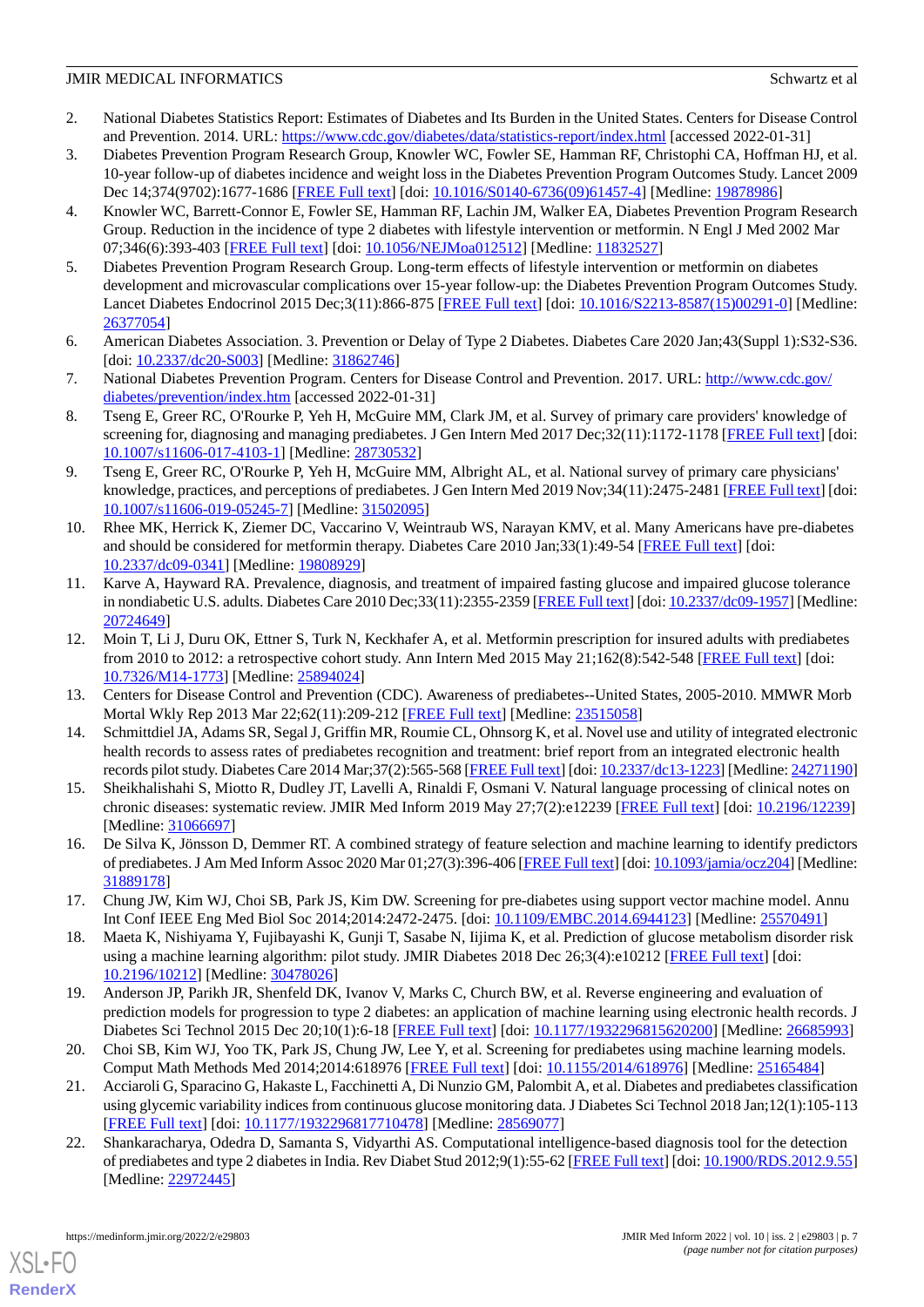- 23. Wang L, Mu Y, Zhao J, Wang X, Che H. IGRNet: a deep learning model for non-invasive, real-time diagnosis of prediabetes through electrocardiograms. Sensors (Basel) 2020 May 30;20(9):1 [\[FREE Full text\]](https://www.mdpi.com/resolver?pii=s20092556) [doi: [10.3390/s20092556\]](http://dx.doi.org/10.3390/s20092556) [Medline: [32365875](http://www.ncbi.nlm.nih.gov/entrez/query.fcgi?cmd=Retrieve&db=PubMed&list_uids=32365875&dopt=Abstract)]
- 24. Dinh A, Miertschin S, Young A, Mohanty SD. A data-driven approach to predicting diabetes and cardiovascular disease with machine learning. BMC Med Inform Decis Mak 2019 Nov 06;19(1):211 [[FREE Full text](https://bmcmedinformdecismak.biomedcentral.com/articles/10.1186/s12911-019-0918-5)] [doi: [10.1186/s12911-019-0918-5\]](http://dx.doi.org/10.1186/s12911-019-0918-5) [Medline: [31694707](http://www.ncbi.nlm.nih.gov/entrez/query.fcgi?cmd=Retrieve&db=PubMed&list_uids=31694707&dopt=Abstract)]
- 25. Cahn A, Shoshan A, Sagiv T, Yesharim R, Goshen R, Shalev V, et al. Prediction of progression from pre-diabetes to diabetes: Development and validation of a machine learning model. Diabetes Metab Res Rev 2020 Feb;36(2):e3252. [doi: [10.1002/dmrr.3252](http://dx.doi.org/10.1002/dmrr.3252)] [Medline: [31943669\]](http://www.ncbi.nlm.nih.gov/entrez/query.fcgi?cmd=Retrieve&db=PubMed&list_uids=31943669&dopt=Abstract)
- <span id="page-7-0"></span>26. Garcia-Carretero R, Vigil-Medina L, Mora-Jimenez I, Soguero-Ruiz C, Barquero-Perez O, Ramos-Lopez J. Use of a K-nearest neighbors model to predict the development of type 2 diabetes within 2 years in an obese, hypertensive population. Med Biol Eng Comput 2020 May;58(5):991-1002. [doi: [10.1007/s11517-020-02132-w\]](http://dx.doi.org/10.1007/s11517-020-02132-w) [Medline: [32100174](http://www.ncbi.nlm.nih.gov/entrez/query.fcgi?cmd=Retrieve&db=PubMed&list_uids=32100174&dopt=Abstract)]
- <span id="page-7-1"></span>27. Jin B, Liu R, Hao S, Li Z, Zhu C, Zhou X, et al. Defining and characterizing the critical transition state prior to the type 2 diabetes disease. PLoS One 2017;12(7):e0180937 [\[FREE Full text\]](https://dx.plos.org/10.1371/journal.pone.0180937) [doi: [10.1371/journal.pone.0180937](http://dx.doi.org/10.1371/journal.pone.0180937)] [Medline: [28686739\]](http://www.ncbi.nlm.nih.gov/entrez/query.fcgi?cmd=Retrieve&db=PubMed&list_uids=28686739&dopt=Abstract)
- <span id="page-7-2"></span>28. Pomares-Quimbaya A, Kreuzthaler M, Schulz S. Current approaches to identify sections within clinical narratives from electronic health records: a systematic review. BMC Med Res Methodol 2019 Jul 18;19(1):155 [[FREE Full text](https://bmcmedresmethodol.biomedcentral.com/articles/10.1186/s12874-019-0792-y)] [doi: [10.1186/s12874-019-0792-y\]](http://dx.doi.org/10.1186/s12874-019-0792-y) [Medline: [31319802](http://www.ncbi.nlm.nih.gov/entrez/query.fcgi?cmd=Retrieve&db=PubMed&list_uids=31319802&dopt=Abstract)]
- <span id="page-7-3"></span>29. Honnibal M, Montani I. spaCy 2: Natural language understanding with Bloom embeddings, convolution neural networks and incremental parsing. spacy.io 2017:1 [[FREE Full text](https://spacy.io/)]
- <span id="page-7-4"></span>30. Loper E, Bird S. NLTK: the natural language toolkit. 2002 Presented at: ACL-02 Workshop on Effective tools and methodologies for teaching natural language processing and computational linguistics; July 7, 2002; Philadelphia, PA URL: <https://doi.org/10.3115/1118108.1118117> [doi: [10.3115/1118108.1118117\]](http://dx.doi.org/10.3115/1118108.1118117)
- <span id="page-7-5"></span>31. Pedregosa F, Varoquaux G, Gramfort A, Michel V, Thirion B, Grisel O, et al. Scikit-learn: machine learning in Python. Journal of Machine Learning Research 2011;12:2825-2830 [\[FREE Full text\]](https://www.jmlr.org/papers/volume12/pedregosa11a/pedregosa11a.pdf) [doi: [10.1145/2786984.2786995\]](http://dx.doi.org/10.1145/2786984.2786995)
- <span id="page-7-6"></span>32. Rouhizadeh M, Jaidka K, Smith L, Schwartz HA, Buffone A, Ungar LH. Identifying locus of control in social media language. 2018 Presented at: Conference on Empirical Methods in Natural Language Processing; October 31 - November 4, 2018; Brussels, Belgium p. 1146-1152 URL:<https://www.aclweb.org/anthology/D18-1145.pdf> [doi: [10.18653/v1/d18-1145\]](http://dx.doi.org/10.18653/v1/d18-1145)
- <span id="page-7-8"></span><span id="page-7-7"></span>33. Park MY, Hastie T. L1 regularization path algorithm for generalized linear models. Journal of the Royal Statistical Society. Series B (Statistical Methodology) 2007;69(4):659-677 [\[FREE Full text](https://www.jstor.org/stable/4623289)] [doi: [10.1111/j.1467-9868.2007.00607.x](http://dx.doi.org/10.1111/j.1467-9868.2007.00607.x)]
- <span id="page-7-9"></span>34. Hosmer DW, Lemeshow S, Sturdivant RX. Applied Logistic Regression, 3rd Edition. Hoboken, NJ: John Wiley & Sons, Ltd; 2013.
- <span id="page-7-10"></span>35. Cortes C, Vapnik V. Support-vector networks. Machine Learning 1995;20:273-297 [\[FREE Full text\]](https://link.springer.com/content/pdf/10.1007/BF00994018.pdf) [doi: [10.1007/bf00994018](http://dx.doi.org/10.1007/bf00994018)]
- <span id="page-7-12"></span><span id="page-7-11"></span>36. Bottou L. Large-Scale Machine Learning with Stochastic Gradient Descent. In: Lechevallier Y, Saporta G, editors. Proceedings of COMPSTAT'2010. Heidelberg, Germany: Physica-Verlag HD; 2010:177-186.
- <span id="page-7-13"></span>37. Safavian S, Landgrebe D. A survey of decision tree classifier methodology. IEEE Trans. Syst., Man, Cybern 1991;21(3):660-674 [[FREE Full text](https://ieeexplore.ieee.org/document/97458)] [doi: [10.1109/21.97458](http://dx.doi.org/10.1109/21.97458)]
- <span id="page-7-14"></span>38. Liaw A, Wiener M. Classification and Regression by randomForest. R News 2002;2/3:18-22 [[FREE Full text](https://cogns.northwestern.edu/cbmg/LiawAndWiener2002.pdf)]
- 39. Breiman L. Random forests. Machine Learning 2001;45:5-32. [doi: [10.1023/A:1010933404324](http://dx.doi.org/10.1023/A:1010933404324)]
- <span id="page-7-15"></span>40. Rish I. An Empirical Study of the Naive Bayes Classifier. 2001 Presented at: IJCAI 2001 workshop on empirical methods in artificial intelligence; August 4-6, 2001; Seattle, WA p. 41-46 URL: [https://www.cc.gatech.edu/fac/Charles.Isbell/classes/](https://www.cc.gatech.edu/fac/Charles.Isbell/classes/reading/papers/Rish.pdf) [reading/papers/Rish.pdf](https://www.cc.gatech.edu/fac/Charles.Isbell/classes/reading/papers/Rish.pdf)
- <span id="page-7-17"></span><span id="page-7-16"></span>41. Johnson R, Zhang T. Semi-supervised convolutional neural networks for text categorization via region embedding. Adv Neural Inf Process Syst 2015 Dec;28:919-927 [\[FREE Full text\]](http://europepmc.org/abstract/MED/27087766) [Medline: [27087766\]](http://www.ncbi.nlm.nih.gov/entrez/query.fcgi?cmd=Retrieve&db=PubMed&list_uids=27087766&dopt=Abstract)
- <span id="page-7-18"></span>42. Zhang Y, Wallace B. A sensitivity analysis of (and practitioners' guide to) convolutional neural networks for sentence classification. Cornell University. 2015. URL:<https://arxiv.org/abs/1510.03820> [accessed 2022-01-31]
- <span id="page-7-19"></span>43. Neumann M, King D, Beltagy I, Ammar W. ScispaCy: Fast and Robust Models for Biomedical Natural Language Processing. Cornell University. 2019. URL: <https://arxiv.org/abs/1902.07669> [accessed 2022-01-31]
- 44. Honnibal M. Embed, encode, attend, predict: The new deep learning formula for state-of-the-art NLP models. Explosion AI. 2016 Nov 9. URL:<https://explosion.ai/blog/deep-learning-formula-nlp> [accessed 2022-01-31]
- 45. Raschka S. MLxtend: Providing machine learning and data science utilities and extensions to Python's scientific computing stack. JOSS 2018 Apr;3(24):638. [doi: [10.21105/joss.00638\]](http://dx.doi.org/10.21105/joss.00638)
- 46. Hu X, Reaven PD, Saremi A, Liu N, Abbasi MA, Liu H, ACT NOW Study Investigators. Machine learning to predict rapid progression of carotid atherosclerosis in patients with impaired glucose tolerance. EURASIP J Bioinform Syst Biol 2016 Dec;2016(1):14 [[FREE Full text](https://dx.doi.org/10.1186/s13637-016-0049-6)] [doi: [10.1186/s13637-016-0049-6\]](http://dx.doi.org/10.1186/s13637-016-0049-6) [Medline: [27642290](http://www.ncbi.nlm.nih.gov/entrez/query.fcgi?cmd=Retrieve&db=PubMed&list_uids=27642290&dopt=Abstract)]
- 47. Garcia-Carretero R, Vigil-Medina L, Barquero-Perez O, Ramos-Lopez J. Pulse wave velocity and machine learning to predict cardiovascular outcomes in prediabetic and diabetic populations. J Med Syst 2019 Dec 09;44(1):16. [doi: [10.1007/s10916-019-1479-y\]](http://dx.doi.org/10.1007/s10916-019-1479-y) [Medline: [31820120](http://www.ncbi.nlm.nih.gov/entrez/query.fcgi?cmd=Retrieve&db=PubMed&list_uids=31820120&dopt=Abstract)]

[XSL](http://www.w3.org/Style/XSL)•FO **[RenderX](http://www.renderx.com/)**